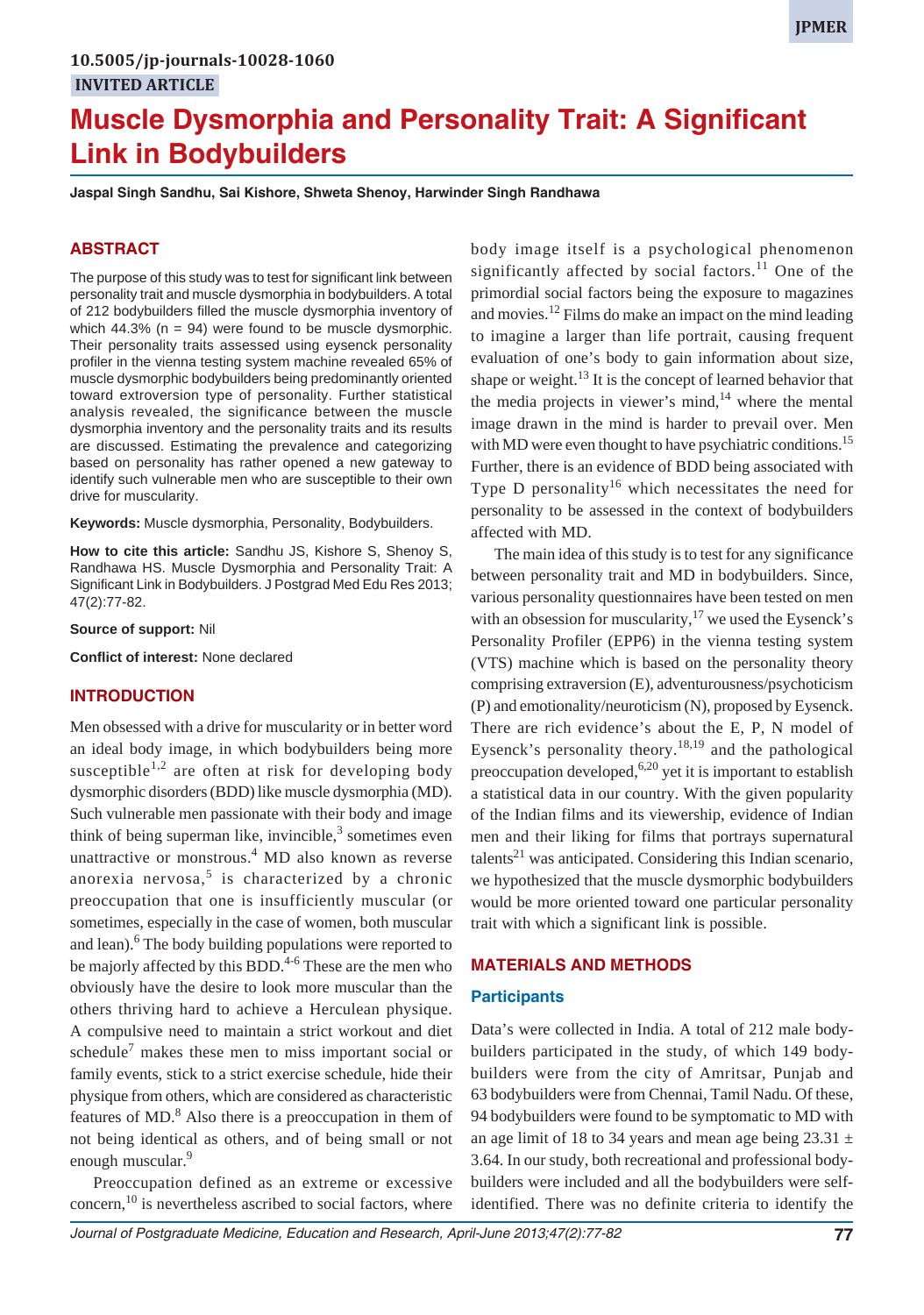recreational bodybuilders, as they were bound to exercise only on their own will either as a pass time activity or simply to gain or reduce weight and were intended to continue their exercises regularly. The professional bodybuilders were mostly the gym trainers who exercise regularly and who had a minimum of one stage appearance. The data's of bodybuilders were taken in a large scale, with an informed consent being supplied to each participant and detailed instruction about the study was explained prior to the commencement of the procedure.

## **Procedure**

A 6-factor 27-item muscle dysmorphia inventory  $(MDI)^{22,23}$ questionnaire was used to identify the symptomatic bodybuilders. Rhea et al in 2004, classified the MDI with its 6 subscales of 'diet', 'supplement', 'physique', 'exercise dependence', 'size and symmetry' and 'pharmacology' under a unique scoring system with specified cutoff scores. The cutoff scores determined the level of MD. The higher the score is the more symptomatic one is toward MD. The MDI has self-explanatory questions like, 'how many hours do you exercise in a day'; 'what is your diet pattern like'; 'do you take energy supplements prior to or after exercises'; 'do you use steroids or other drugs', that was spread through its 6 subscales. Irrespective of all these factors the participants were seen on the whole as 'bodybuilders' and the data was narrowed and concerned toward analysis of their personality alone. This 'zeroing' of data toward the personality led us to new dimensions of bodybuilders symptomatic to MD which was recorded using the VTS.

VTS is a computerized psychological diagnostic instrument designed by Schuhfried, Austria. The eysenck personality profiler version 6 (EPP6) was used for assessment of personality of the muscle dysmorphic bodybuilders. The shorter version of EPP6 which had a total of 200 items/questions divided among 9 subscales, three each under E, P and N respectively was used. Activity, sociability and assertiveness were categorized under extroversion (E); inferiority, unhappiness and anxiety under emotionality (N) while risk-taking, impulsiveness and irresponsibility belonged to adventurousness (P) type of personality trait. However, the overall raw score that came out upon test completion was considered for evaluation. All the 200 questions were of 'yes' or 'no' type and were selfexplanatory. There were secondary variables, such as 'dissimulation' which showed the level of openness of an individual. An increase in the dissimulation score indicated decrease in the reliability of the questionnaire. Hence, a result with a high dissimulation of more than a score of 25 was not considered for the study. Almost 27 participants

were neglected from the study as a result of high dissimulation and those data's were redone. Similarly, there were 'cannot decide' answers for which the participant could not answer. More than 10% of the questions for which 'cannot decide' is answered is again considered to decrease the reliability of the questionnaire. Therefore, those results were also neglected. Since, there was only one participant to answer more than 10% of 'cannot decide', that data was also redone with another participant. As dissimulation and number of 'cannot decide' were considered to be secondary variables, they were not considered for statistical evaluation.

# **STATISTICAL ANALYSIS**

Statistical analysis was done using the statistical package for social science (SPSS) version 17. The data's were categorized based on the three personality traits and crosstab was used to identify the percentage of the three personality traits in relation to the MDI. One statistically significant data was found in the supplement subscale of the MDI.

# **RESULTS**

Our primary objective was to find any significant link between MD and personality trait, but VTS also helped us in estimating the prevalence of MD in the Indian bodybuilders. Of the 212 bodybuilders participated in the study, 100 bodybuilders were found symptomatic based on the MDI and the prevalence of MD in Indian bodybuilders was estimated to be 47.1%. However, only 94 bodybuilders (44.3%) were considered for this study. There were six subjects who scored identically in two personality traits and hence they could be considered to be oriented toward both the personalities. Two participants showed signs of both extraversion-emotionality; 3 were found to be extraversionadventurousness; and 1 participant was adventurousemotional. As all these six participants were associated with more than one personality trait they were excluded from the study. Thus VTS results revealed that the bodybuilders symptomatic to MD are more oriented toward extraversion (65%) type of personality. Also, 21% of bodybuilders were found to be emotional than the 13% of adventurous (Fig. 1).

Considering the predominance of extraversion trait over the other personality traits (Table 1) it was evident that the extraverts were more fond of using supplements, as we achieved one statistically significant data ( $p < 0.05$ ) in the supplement subscale. Supplement intake does make a significant contribution in building body, yet is not the elixir to every bodybuilder. Apt focus was given to exercises and diet too. The size and symmetry subscale is a mandatory and was taken as a constant; hence it showed 100% result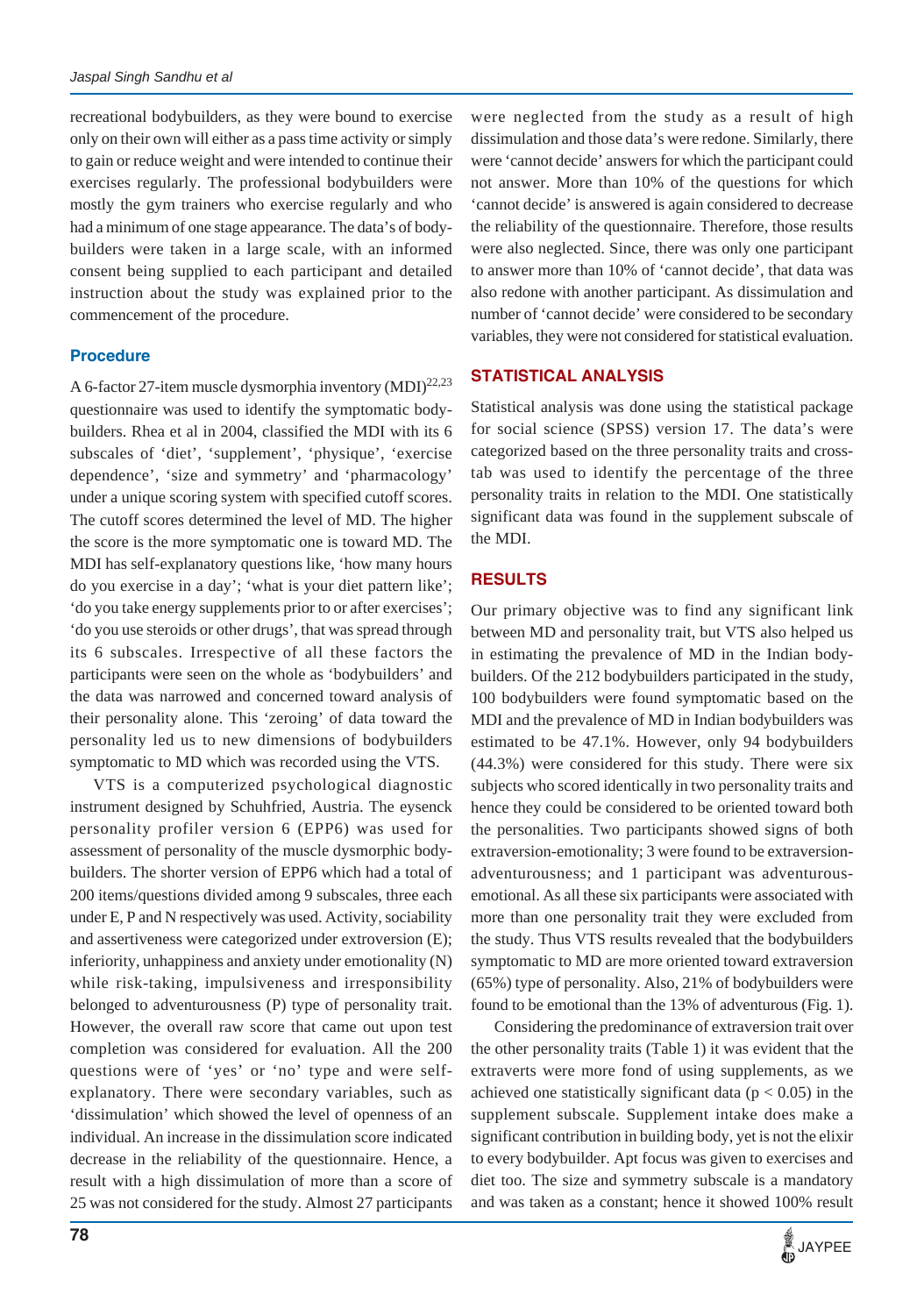and was not considered as part of evaluation. The pharmacology subscale was excluded as almost 61 of the 94 participants accepted that they have never used performance enhancing substances such as steroids.

#### **DISCUSSION**

This study differed from previous researches done on MD. Firstly, because the psychological profiling done was completely objective and it involved computerized diagnostics. The results obtained are free from bias as the software automatically generated raw scores upon test completion, making it highly reliable. Though, earlier researches have been carried out on personality, its impact on exercises<sup>24</sup> and body dissatisfaction,<sup>25</sup> to our knowledge this is the only study being carried on the personality of bodybuilders who are symptomatic to MD. The study offers support to use personality as a criterion in identifying individuals symptomatic to MD.

MD has recently been proposed as a new disorder addressing the pathological pursuit of hypermesomorphic physique.22 Many studies have stated that the prevalence



of MD is either not known<sup>26-28</sup> or difficult to calculate.<sup>29</sup> Also, Choi et al (2002) concluded that there are no prevalence estimates of MD owing to lack of epidemiological studies.<sup>30</sup> However, Hitzeroth et al (2001) reported a prevalence of 53.6% in their study<sup>31</sup> and Behar and Molinari (2010) reported a 13.6% prevalence of MD in weight lifters.<sup>32</sup> Though our study reports a prevalence of 47.1% in the bodybuilding population, this was precisely concerned to the two demographic regions we surveyed. We do believe that the prevalence of MD is difficult to estimate, yet not impossible, as targeted population, such as bodybuilders are widespread always. As observed by HG Pope et al in 1997, it is important to note that MD should not be confused with mere enthusiasm for bodybuilding. Many people may become so devoted to bodybuilding or other sports that they sometimes forego other opportunities. However, ordinary dedication to sport is not associated with profound dissatisfaction once preoccupation sets in.<sup>6</sup>

To identify this preoccupation, personality appeared to be an effective tool for us. We hypothesized that bodybuilders symptomatic to MD would be oriented toward one particular personality, and extraverts were found to be abundant in it. Extraversion is predicted upon the biological basis of personality<sup>18</sup> which is attributed to cortical arousal mechanism in the central nervous system.<sup>33</sup> Even though extroversion was predominant in our results, the difference between the other two traits was less. The bodybuilders, who were known to perform rough and tough exercises, did expose their emotional side too. Emotionality needs to be addressed with caution where, even depression can lead to body image. $34$  However, lower scores in emotionality are consistent with the evidence that regular exercise reduces the anxiety level.<sup>35</sup> Though they scored less on emotionality still the emotional content is noteworthy. Considering the scores, if a participant has an overall raw score of 33 in extraversion; 10 in emotionality and 27 in adventurousness, **Fig. 1:** Total percentage of the three personality traits we can say that this person is predominantly inclined toward

| <b>Table 1:</b> The statistical significance of the MDI subscales |                 |                |  |  |  |  |  |  |
|-------------------------------------------------------------------|-----------------|----------------|--|--|--|--|--|--|
| Extraversion                                                      | Adventurousness | Emotionality   |  |  |  |  |  |  |
|                                                                   |                 | 0.004          |  |  |  |  |  |  |
| 0.655                                                             | 0.589           | 0.947          |  |  |  |  |  |  |
| 4.857<br>$0.028*$                                                 | 0.857<br>0.355  | 3.202<br>0.074 |  |  |  |  |  |  |
| 2.470<br>0.116                                                    | 0.642<br>0.423  | 1.339<br>0.247 |  |  |  |  |  |  |
| 0.558<br>0.455                                                    | 0.004<br>0.952  | 0.672<br>0.412 |  |  |  |  |  |  |
|                                                                   | 0.200           | 0.292          |  |  |  |  |  |  |

Indicates that the data is significant at  $p < 0.05$ 

*Journal of Postgraduate Medicine, Education and Research, April-June 2013;47(2):77-82* **79**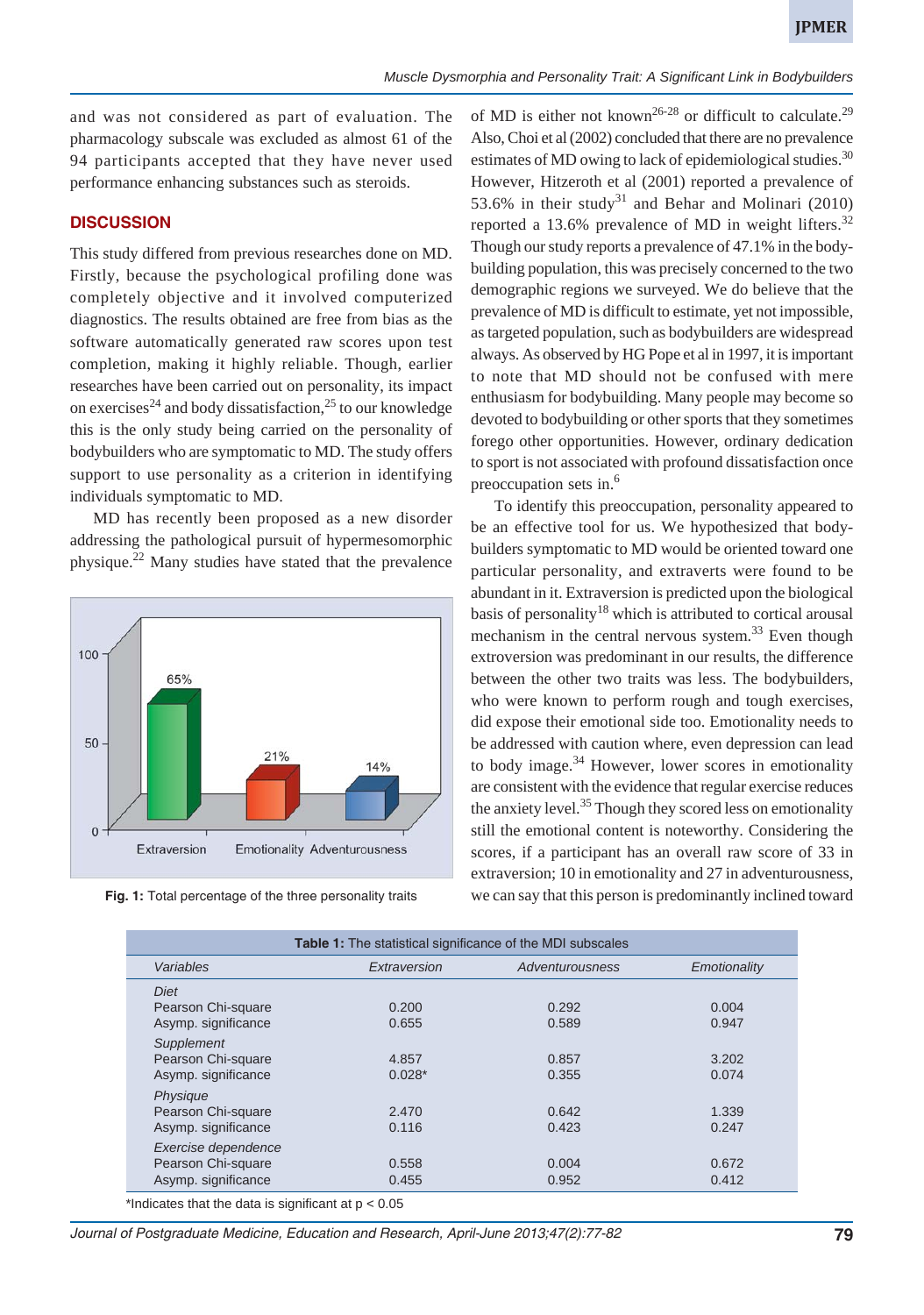extraversion type of personality trait. Similarly, we conclude that the 65% of the bodybuilders who were found to be extroverts were predominantly inclined toward extraversion. The remaining 35% are not considered to be extroverts, as either they exhibited less proximity toward extraversion or predominated by the other two personality traits.

Young men who are dissatisfied with their body shape and musculature are likely to turn to bodybuilding, dietary supplements and anabolic steroids to maintain their body in shape.<sup>36</sup> This became evident in the significance we found between the two questionnaires. It revealed the exact percentage distribution of the three personality traits toward each of the MDI subscales. Significant result was observed among the extroverts in the supplement subscale where 50.8% of the extrovert bodybuilders were fond of using supplements to enhance their exercise performance (Table 2). Though the focus was majorly on supplements, the preference given to the exercise dependence and diet was also exposed. There is enough evidence that exercise dependence can significantly enhance self-esteem where people begin bodybuilding because of poor body image and low self esteem.<sup>37</sup> The importance of Indian diet pattern has been well-assessed through earlier studies<sup>38,39</sup> and our study revealed it precisely (Table 2). Hence, it is now perceptible that the muscle dysmorphic bodybuilders are more reliant on these performance enhancing methods and this study highlights the same.

# **LIMITATIONS**

There are a few possible limitations in this study. Given the two demographic regions we surveyed, it is an unimpeachable fact that MD is prevalent in our country. However, these two regions alone cannot represent the bodybuilding

population of the whole country, as India being the world's largest democracy, might offer a whole new data if the same study is repeated on a larger scale. Earlier researches have proved that BDD belongs to a category of DSM-IV disorders.<sup>8,40</sup> Even though our research was related to psychology, we succinctly concentrated only on the personality aspect alone. Studies have proved that the reliability of the MDI<sup>7,22,23</sup> and EPP<sup>41,42</sup> are unquestionable. Yet, the MDI can only show how much an individual is prone to symptoms of MD and considering it as a diagnostic tool requires in depth evaluations. Similarly, the personality types distinguished by the EPP6 can show how much an individual is oriented toward that particular personality trait. Same implications being made on an even larger sample size with MD occupying the center stage may provide effective understanding of this type of BDD.

# **CONCLUSION**

This study was aimed to find a significant link between personality trait and MD in bodybuilders. The reported prevalence in this study is a substantial evidence for the presence of such psychopathologies. The VTS showed the predominance of extraversion, yet the other two personality traits are not a fact to be overlooked. There is a dogma called 'body image' that surrounds the bodybuilding population which needs deeper evaluation. Though the bodybuilders were found to be affected by MD, yet they alone cannot be considered as the targeted population. If MD is associated with an obsession for better physique where bodybuilders being the most affected, identifying their personality does no harm to it. It has rather opened a new view point where future studies may reveal broader aspects of personality of the muscle dysmorphics and results are subjected to change.

| Table 2: The significant link between EPP and MDI                     |                           |                           |                              |                           |                           |                           |  |
|-----------------------------------------------------------------------|---------------------------|---------------------------|------------------------------|---------------------------|---------------------------|---------------------------|--|
| Variables                                                             | Extraversion              |                           | Emotionality                 |                           | Adventurousness           |                           |  |
|                                                                       | Yes $(\% )$               | $N0(\%)$                  | Yes $(\%)$                   | No (%)                    | Yes $(\%)$                | No (%)                    |  |
|                                                                       | $(n = 61)$                | $(n = 33)$                | $(n = 20)$                   | $(n = 74)$                | $(n = 13)$                | $(n = 81)$                |  |
| Diet subscale (cutoff $= 25$ )                                        | 66.7%                     | 57.6%                     | 60.0%                        | 60.8%                     | 53.8%                     | 61.7%                     |  |
| with mean $\pm$ SD                                                    | $23.36 \pm 3.78$          | $23.52 \pm 3.46$          | $24.30 \pm 2.45$             | $23.18 \pm 3.89$          | $22.31 \pm 4.46$          | $23.59 \pm 3.51$          |  |
| Supplement subscale (cutoff $= 20$ )                                  | 50.8%**                   | 27.3%                     | 25.0%                        | 47.3%                     | 30.8%                     | 44.4%                     |  |
| with mean $\pm$ SD                                                    | $16.95 \pm 4.61$          | $15.58 \pm 4.09$          | $15.75 \pm 3.93$             | $16.66 \pm 4.60$          | $15.31 \pm 4.47$          | $16.65 \pm 4.46$          |  |
| Physique subscale (cutoff $=$ 30)                                     | 37.7%                     | 54.5%                     | 55.0%                        | 40.5%                     | 53.8%                     | 42.0%                     |  |
| with mean $\pm$ SD                                                    | $25.51 \pm 6.03$          | $26.61 \pm 6.52$          | $27.65 \pm 6.01$             | $25.42 \pm 6.20$          | $25.00 \pm 7.20$          | $26.04 \pm 6.06$          |  |
| Exercise dependence subscale<br>$(cutoff = 20)$<br>with mean $\pm$ SD | 82.0%<br>$20.07 \pm 2.58$ | 87.9%<br>$21.21 \pm 2.31$ | $90.0\%$<br>$21.45 \pm 2.03$ | 82.4%<br>$20.78 \pm 2.59$ | 84.6%<br>$20.85 \pm 2.73$ | 84.0%<br>$20.94 \pm 2.46$ |  |

\*\*That out of 61 persons with extroversion more (50.8%) had supplement subscale ≥20 as compared to those with less extroversion (n = 33) where only 27.3% had supplement subscale ≥20 (p = 0.028). *Note:* Each of the three personality traits were categorized based on the scores obtained. Example, in extraversion yes ( $n = 61$ ) denotes that out of the total 94 muscle dysmorphic bodybuilders 61 were extroverts. The remaining 33 were not considered as extroverts as they exhibit less characteristics of extraversion due to the predominance of the remaining two personality traits.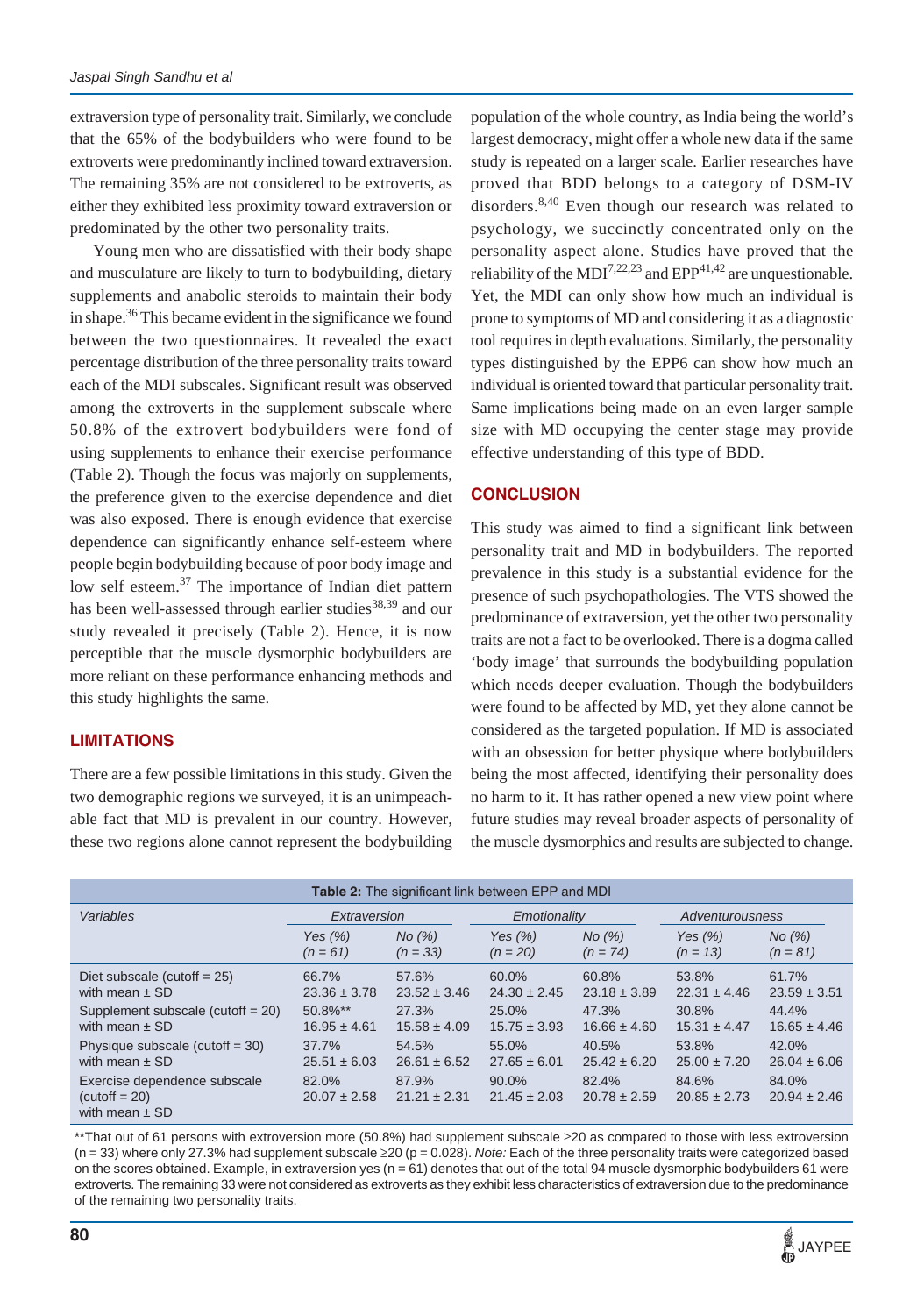#### **REFERENCES**

- 1. Olivardia R, Pope HG Jr, Borowieckie JJ III, Cohane GH. Biceps and body image: The relationship between muscularity and self esteem, depression and eating disorder symptoms. Psychology Men Masculinity 2004;5(2):112-20.
- 2. Jankauskiene R, Kardelis K, Pajaujiene S. Muscle size satisfaction and predisposition for a health harmful practice in bodybuilders and recreational gym users. Medicina 2007;43(4): 338-46.
- 3. Pope HG Jr, Kanayama G. Bodybuilding's dark side: Clues to anabolic steroid use. Current Psychiatry 2004;3(12):1-8.
- 4. Phillips KA. The presentation of body dysmorphic disorder in medical settings. Primary Psychiatry 2006;13(7):51-59.
- 5. Pope HG Jr, Katz DL, Hudson JI. Anorexia nervosa and reverse anorexia among 108 male bodybuilders. Compr Psychiatry 1993;34:406-09.
- 6. Pope HG Jr, Grubber AJ, Choi P, Olivardia R, Phillips KA. Muscle dysmorphia: An under-recognized form of body dysmorphic disorder. Psychomatics 1997;38:548-57.
- 7. Ebbeck V, Watkins PL, Concepcion RY, Cardinal BJ, Hammermeister J. Muscle dysmorphia symptoms and their relationships to self-concept and negative affect among college recreational exercises. J Appl Sports Psychol 2009;21: 262-75.
- 8. Phillips KA, Dufresne RG Jr. Body dysmorphic disorder: A guide for primary care physicians. Am J Clin Dermatol 2002;1: 235-43.
- 9. Pope CG, Pope HG, Menard W, Fay C, Olivardia R, Phillips KA. Clinical features of muscle dysmorphia among males with body dysmorphic disorder. Body Image 2005;2(4): 395-400.
- 10. Phillips KA, Wilhelm S, Koran LM, Didie ER, Fallon BA, Feusner J, et al. Body dysmorphic disorder: Some key issues for DSM-V. Depression and Anxiety 2010;27:573-91.
- 11. Gorgon S. Body image: Understanding body dissatisfaction in men, women and children (2nd ed). London and New York: Routledge Taylor and Francis Group 2008.
- 12. Leit RA, Gray JJ, Pope HG Jr. The media's representation of the ideal male body: A cause for muscle dysmorphia? Int J Eating Dis 2002;31(3):334-38.
- 13. Walker DC, Anderson DA, Hildebrandt T. Body checking behaviors in men. Body Image 2009;6:164-70.
- 14. Chung, Bryan. Muscle dysmorphia: A critical review of the proposed criteria. Perspectives Biol Med 2001;44(4):565-74.
- 15. Cafri G, Olivardia R, Thompson JK. Symptoms characteristics and psychiatric comorbidity among males with muscle dysmorphia. Compr Psychiatry 2008;49:374-79.
- 16. Borkoles E, Polman R, Levy A. Type-D personality and body image in men: The role of exercise status. Body Image 2010;7: 39-45.
- 17. McCreary DR, Saucier DM, Courtenay WH. The drive for muscularity and masculinity: Testing the associations among gender-role traits, behaviors, attitudes and conflicts. Psychology Men Masculinity 2005;6(2):83-94.
- 18. Barrett PT, Petrides KV, Eysenck SBG, Eysenck HJ. The Eysenck personality questionnaire: An examination of the factorial similarity of P, E, N and L across 34 countries. Personality Individual Differences 1998;25:805-19.
- 19. Kampen DV. Personality and psychopatholog: A theory based revision of Eysenck's PEN model. Clin Pract Epidemiol Ment Health 2009;5:9-21.
- 20. Olivardia R, Pope HG Jr, Hudson JI. Muscle dysmorphia in male weight lifters: A case-control study. Am J Psychiat 2000; 157:1291-96.
- 21. Jain K. Muscularity and its ramifications: Mimetic male bodies in Indian mass culture. South Asia 2001;24:197-224.
- 22. Rhea DJ, Lantz CD, Cornelius AE. Development of the muscle dysmorphia inventory. J Sports Med Phys Fitness 2004;44: 428-35.
- 23. Baghurst T, Lirgg C. Characteristics of muscle dysmorphia in male football, weight training and competitive natural and nonnatural bodybuilding samples. Body Image 2009;6:221-27.
- 24. Lane AM, Milton KE, Terry PC. Personality does not influence exercise-induced mood enhancement among female exercisers. J Sports Sci Med 2005;4:223-28.
- 25. Ryan TA, Morison TG. Psychometric properties of the muscle appearance satisfaction scale among Irish and British Men. Body Image 2010;7:246-50.
- 26. Olivardia R. Mirror, mirror on the wall, who's the largest of them all? The features and phenomenology of muscle dysmorphia. Harvard Rev Psychiatry 2001;9:254-59.
- 27. Leone JE, Sedory EJ, Gray KA. Recognition and treatment of muscle dysmorphia and related body image disorders. J Athl Train 2005;40(4):352-59.
- 28. Grieve FG. A conceptual model of factors contributing to the development of muscle dysmorphia. Eating Dis 2007;15(1): 63-80.
- 29. Mosley PE. Bigorexia: Bodybuilding and muscle dysmorphia. Europ Eat Dis Rev 2009;17(3):191-98.
- 30. Choi PYL, Pope HG Jr, Olivardia R. Muscle dysmorphia: A new syndrome in weightlifters. Brit J Sports Med 2002;36:375-77.
- 31. Hitzeroth V, Wessels C, Zungu-Dirwayi N, Oosthuizen P, Stein DJ. Muscle dysmorphia: A South African sample. Psych Clin Neurosci 2001;55:521-23.
- 32. Behar R, Molinari D. Muscle dysmorphia, body image and eating behaviors in two male populations. Rev Med Chile 2010;138: 1386-94.
- 33. Colley A, Roberts N, Chipps A. Sex role identity, personality and participation in team and individual sports by males and females. Int J Sports Psychol 1985;16:103-12.
- 34. Pimenta AM, Sanchez-Villegas A, Bes-Rastrollo M, Lopez CN, Martinez-Gonzalez MA. Relationship between body image disturbance and incidence of depression: The SUN Prospective Cohort. BMC Public Health 2009;9(1):1-9.
- 35. Ledwidge B. Run for your mind. Aerobic exercise as a means of alleviating anxiety and depression. Can J Behav Sci 1980;12: 126-40.
- 36. Raevuori A, Keski-Rahkonen A, Bulik CM, Rose RJ, Rissanen A, Kaprio J. Muscle dissatisfaction in young adult men. Clin Pract Epidemiol Ment Health 2006;2:6.
- 37. Hurst R, Hale B, Smith D, Collins D. Exercise dependence, social physique anxiety, and social support in experienced and inexperienced bodybuilders and weightlifters. Brit J Sports Med 2000;34:431-35.
- 38. Yadav K, Krishnan A. Changing patterns of diet, physical activity and obesity among urban, rural and slum populations in North India. Obesity Reviews 2008;9:400-08.
- 39. Daniel CR, Prabhakaran D, Kapur K, Graubard BI, Devasenapathy N, Ramakrishnan L. A cross-sectional investigation of regional patterns of diet and cardiometabolic risk in India. Nutr J 2011;10:12.
- 40. Kanayama G, Pope HG. Gods, men and muscle dysmorphia. Harvard Review Psychiatry 2011;19:95-98.